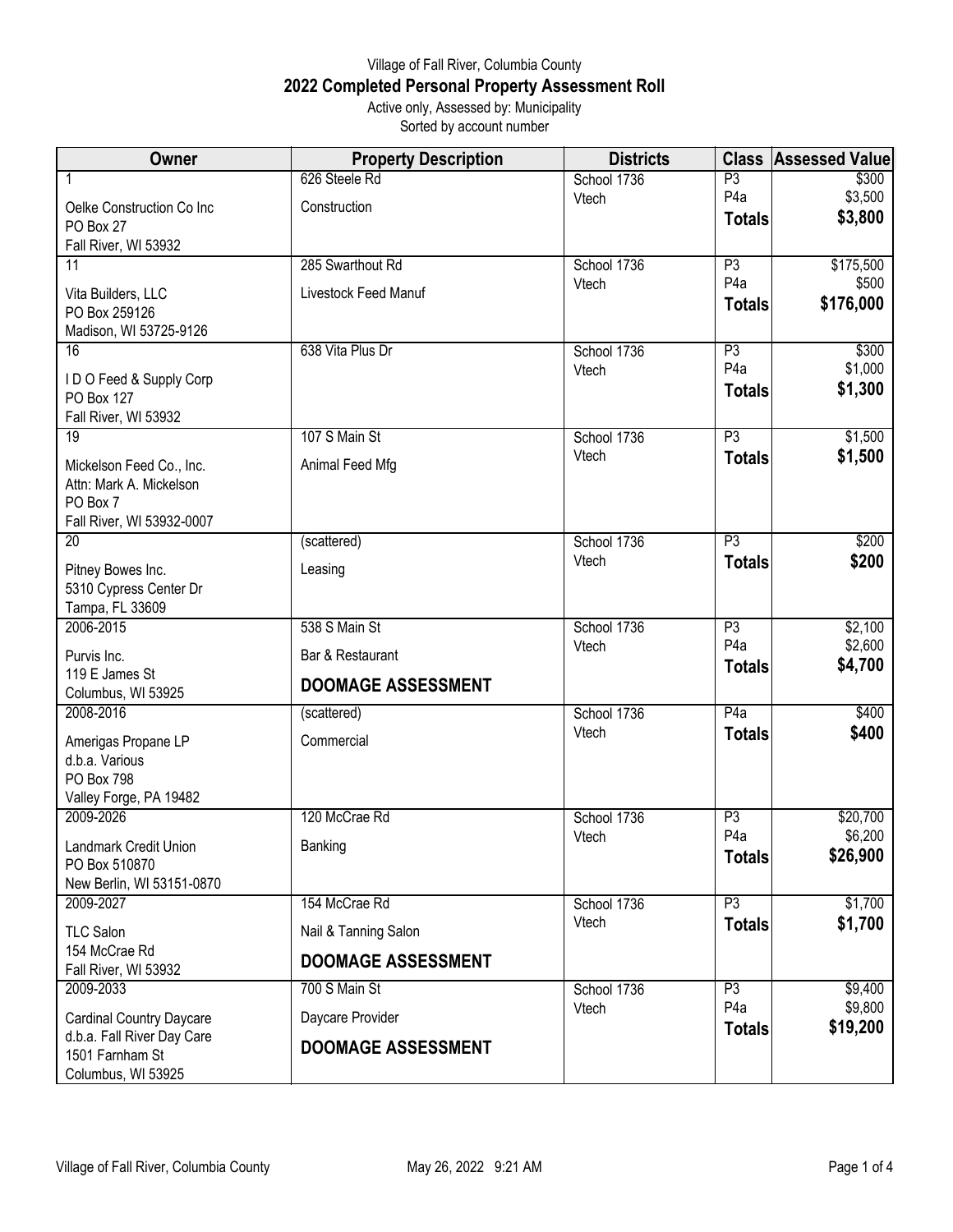| <b>Owner</b>                                                                                          | <b>Property Description</b>                    | <b>Districts</b> | <b>Class</b>                      | <b>Assessed Value</b> |
|-------------------------------------------------------------------------------------------------------|------------------------------------------------|------------------|-----------------------------------|-----------------------|
| 2010-01                                                                                               | (scattered)                                    | School 1736      | P <sub>3</sub>                    | \$1,400               |
| DirecTV, LLC<br>Attn: Property Tax Dept<br>PO Box 2789<br>Addison, TX 75001                           | Satellite TV                                   | Vtech            | <b>Totals</b>                     | \$1,400               |
| $2015 - 1$                                                                                            | 170 McCrae Rd                                  | School 1736      | $\overline{P3}$                   | \$5,600               |
| Wingz N Thingz LLC<br>170 McCrae Rd<br>Fall River, WI 53932                                           | Bar & Restaurant<br><b>DOOMAGE ASSESSMENT</b>  | Vtech            | <b>Totals</b>                     | \$5,600               |
| $2015 - 2$                                                                                            | 101 Hometown Ave                               | School 1736      | P3                                | \$48,600              |
| Meadows Ridge of Columbus, LLC<br>2850 Monarch Ct<br>Altoona, WI 54720                                | Assisted Living                                | Vtech            | P <sub>4</sub> a<br><b>Totals</b> | \$1,500<br>\$50,100   |
| 2016-01                                                                                               | (scattered)                                    | School 1736      | P3                                | \$5,100               |
| Smucker FoodService Inc<br>PO Box 3576<br>Chicago, IL 60654                                           | Leasing                                        | Vtech            | <b>Totals</b>                     | \$5,100               |
| 2017-01                                                                                               | (scattered)                                    | School 1736      | $\overline{P3}$                   | \$2,600               |
| Centurytel Teleview of WI, Inc<br>Attn: Duff & Phelps LLC<br>PO Box 2629<br>Addison, TX 75001         | Cable TV                                       | Vtech            | <b>Totals</b>                     | \$2,600               |
| 2018-01                                                                                               | 158 McCrae Rd                                  | School 1736      | $\overline{P3}$                   | \$900                 |
| Markhardt, Sarah<br>158 McCrae Rd<br>Fall River, WI 53932                                             | Massage Therapy<br><b>DOOMAGE ASSESSMENT</b>   | Vtech            | <b>Totals</b>                     | \$900                 |
| 2019-001                                                                                              | 601 N Main St                                  | School 1736      | $\overline{P3}$                   | \$700                 |
| ADG Community I, LLC<br>d.b.a. Fallsview MHC LLC<br>N86 W14041 Beacon St<br>Menomonee Falls, WI 53052 | Manufactured Home Community                    | Vtech            | <b>Totals</b>                     | \$700                 |
| 2019-01                                                                                               | 722 S Main St                                  | School 1736      | P <sub>3</sub>                    | \$1,800               |
| Farmer Bros Co.<br>Attn: Tax Dept<br>1912 Farmer Brothers Dr<br>Norh Lake, TX 76262                   | Leasing                                        | Vtech            | <b>Totals</b>                     | \$1,800               |
| 2019-02                                                                                               | (scattered)                                    | School 1736      | P3                                | \$2,000               |
| Grayhawk Leasing, LLC<br>1412 Main St Ste 1500<br>Dallas, TX 75202                                    | Sales & Distribution                           | Vtech            | <b>Totals</b>                     | \$2,000               |
| 2019-03                                                                                               | 166 McCrae Rd                                  | School 1736      | P3                                | \$1,500               |
| Higgins, Kaitlyn<br>d.b.a. Scissors N Suds LLC<br>166 McCrae Rd<br>Fall River, WI 53932               | Pet Grooming                                   | Vtech            | <b>Totals</b>                     | \$1,500               |
| 2020-01                                                                                               | 150 McCrae Rd                                  | School 1736      | P4a                               | \$100                 |
| Lake City Auto LLC<br>Attn: Steve Thelen/Matt Patz                                                    | Online Auto Sales<br><b>DOOMAGE ASSESSMENT</b> | Vtech            | <b>Totals</b>                     | \$100                 |
| 400 S Nine Mound Rd Unit B<br>Verona, WI 53593                                                        |                                                |                  |                                   |                       |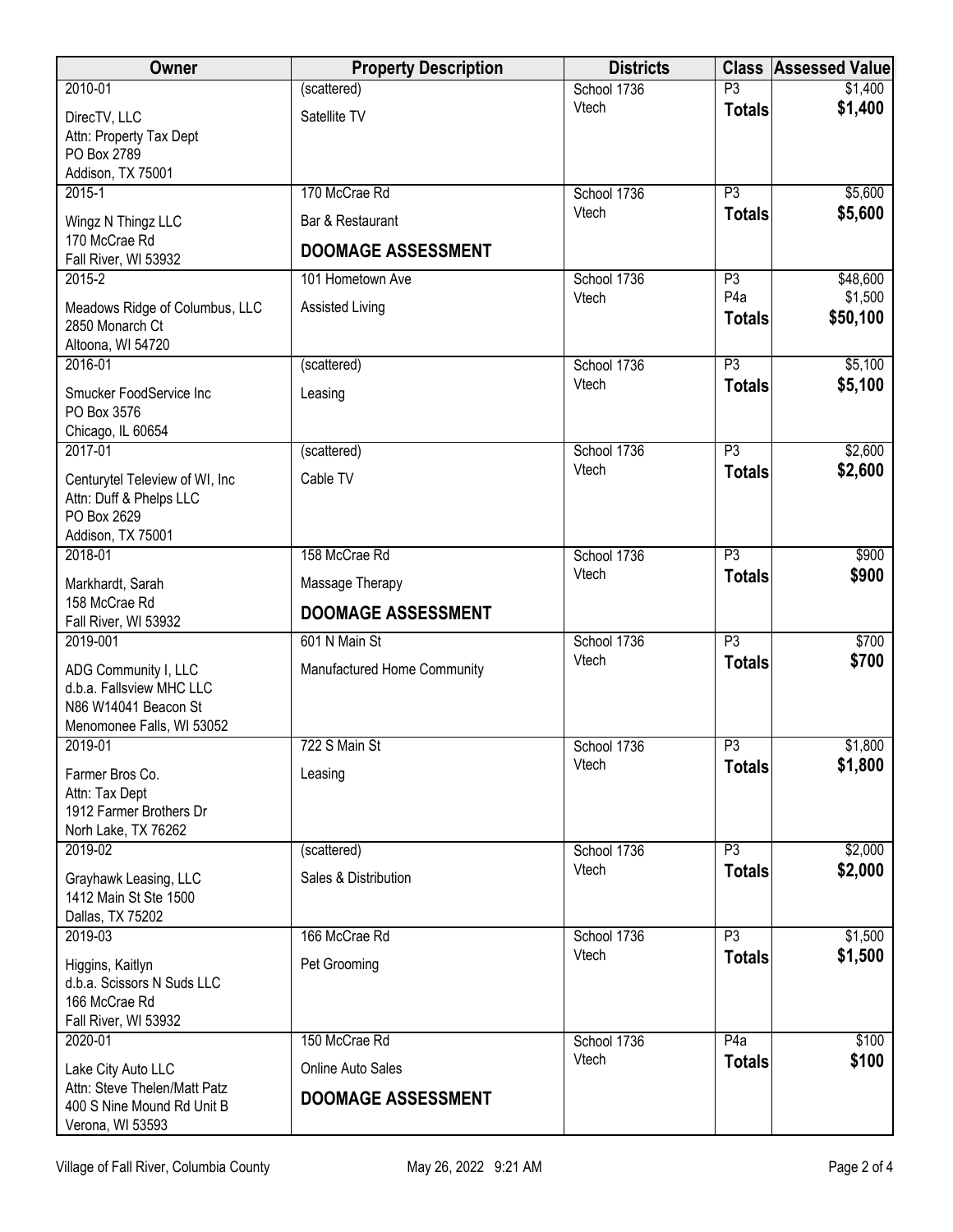| Owner                                                                                                                      | <b>Property Description</b>          | <b>Districts</b> | <b>Class</b>                      | <b>Assessed Value</b> |
|----------------------------------------------------------------------------------------------------------------------------|--------------------------------------|------------------|-----------------------------------|-----------------------|
| 2021-01                                                                                                                    | 638 Vita Plus Dr                     | School 1736      | $\overline{P3}$                   | \$6,900               |
| <b>GreatAmerica Financial Services Corp</b><br>625 1st Street SE Ste 800<br>Cedar Rapids, IA 52401                         |                                      | Vtech            | <b>Totals</b>                     | \$6,900               |
| 2021-02                                                                                                                    | 143 Quality Ct                       | School 1736      | P4a                               | \$5,800               |
| Chep USA<br>Attn: Indirect Tax<br>5897 Windward Pkwy<br>Alpharetta, GA 30005                                               | Pallets                              | Vtech            | <b>Totals</b>                     | \$5,800               |
| 2022-01                                                                                                                    | 699 S Main St                        | School 1736      | $\overline{P4a}$                  | \$1,000               |
| <b>Keystone Realty</b><br>Attn: Katrina Blevins<br>699 S Main St<br>Fall River, WI 53932                                   | Realtor<br><b>DOOMAGE ASSESSMENT</b> | Vtech            | <b>Totals</b>                     | \$1,000               |
| 2022-02                                                                                                                    | (scattered)                          | School 1736      | P4a                               | \$15,500              |
| Waste Management of Wisconsin, Inc.<br>Attn: Marvin F Poer & Co<br>PO Box 802206<br>Marvin F Poer & Co<br>Dallas, TX 75380 |                                      | Vtech            | <b>Totals</b>                     | \$15,500              |
| 2022-03                                                                                                                    | 307 N Main St                        | School 1736      | $\overline{P3}$                   | \$200                 |
| True Security of Wisconsin, LLC<br>PO Box 179<br>Fall River, WI 53932                                                      | <b>Security Systems</b>              | Vtech            | <b>Totals</b>                     | \$200                 |
| $\overline{21}$                                                                                                            | 300 Swarthout Rd                     | School 1736      | P3                                | \$5,900               |
| W.B. Equipment Sales, Inc.<br>Attn: Mike Welch<br>300 Swarthout Rd<br>Fall River, WI 53932                                 | Sales Of Semi Refrig Units           | Vtech            | P <sub>4</sub> a<br><b>Totals</b> | \$100<br>\$6,000      |
| $\overline{23}$                                                                                                            | 310 N Main St                        | School 1736      | $\overline{P3}$                   | \$1,200               |
| Wendy's EZ Axis Real Estate, LLC                                                                                           | Tavern                               | Vtech            | <b>Totals</b>                     | \$1,200               |
| Attn: Wendy Dagnall<br>310 N Main St<br>Fall River, WI 53932                                                               | DOOMAGE ASSESSMENT                   |                  |                                   |                       |
| 25                                                                                                                         | 637 S Main St                        | School 1736      | P3                                | \$11,800              |
| Farmers & Merchants Union Bank<br>PO Box 226<br>Columbus, WI 53925                                                         | Banking                              | Vtech            | P <sub>4</sub> a<br><b>Totals</b> | \$1,300<br>\$13,100   |
| 26                                                                                                                         | 295 Swarthout Rd                     | School 1736      | P3                                | \$5,500               |
| Dauman Electric, Inc.                                                                                                      | <b>Electrical Contractor</b>         | Vtech            | P <sub>4</sub> a                  | \$1,300               |
| Attn: Mary Dauman                                                                                                          | <b>DOOMAGE ASSESSMENT</b>            |                  | <b>Totals</b>                     | \$6,800               |
| <b>PO Box 176</b>                                                                                                          |                                      |                  |                                   |                       |
| Fall River, WI 53932-0176<br>29                                                                                            | 620 S Main St                        | School 1736      | P3                                | \$1,200               |
|                                                                                                                            |                                      | Vtech            | P <sub>4</sub> a                  | \$200                 |
| <b>Tramburg Motors</b><br>Attn: Bryan Tramburg<br>620 S Main St<br>Fall River, WI 53932                                    | Auto Repair                          |                  | <b>Totals</b>                     | \$1,400               |